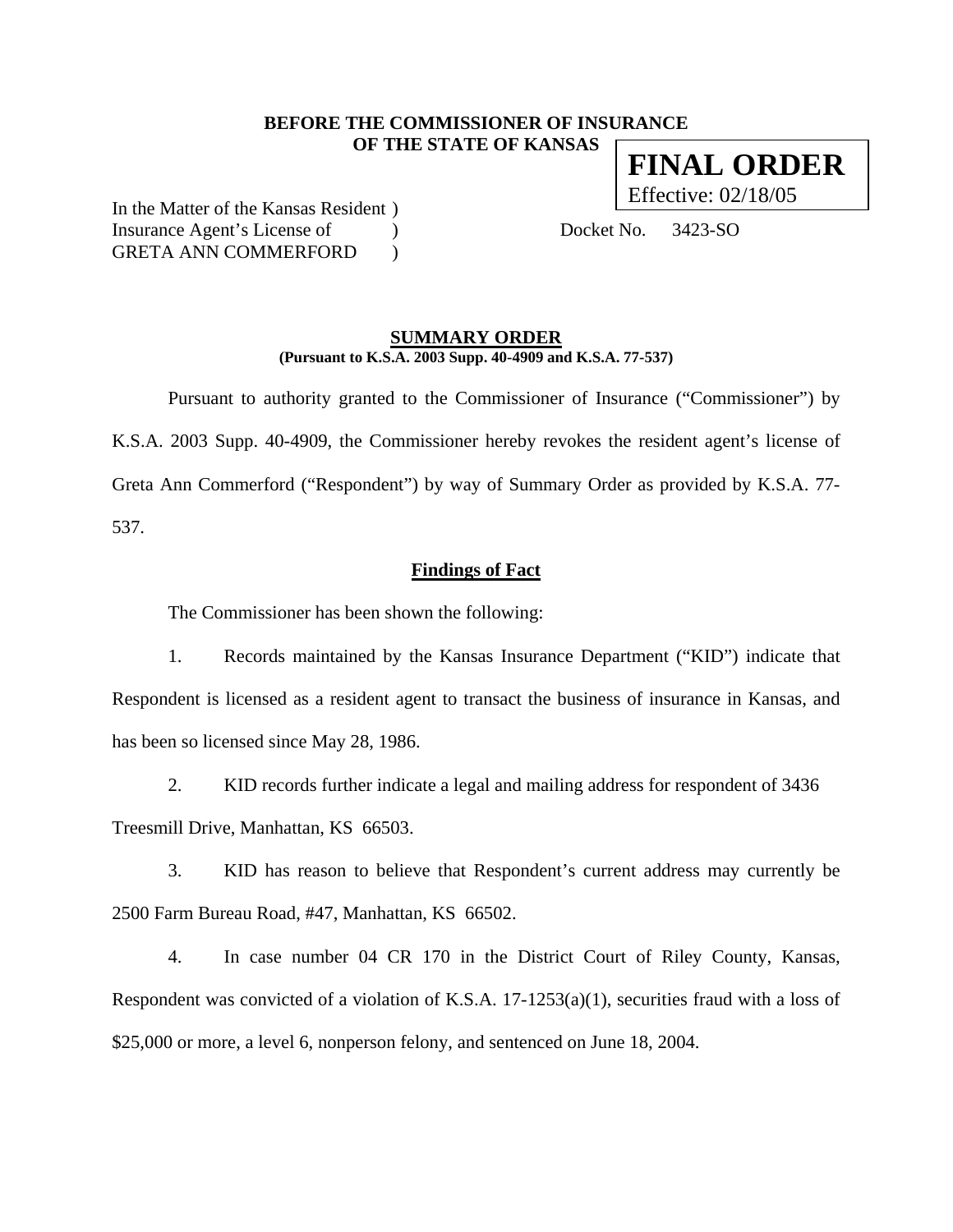5. Pursuant to a plea agreement, Respondent's sentence included an order of restitution.

6. By separate order filed August 18, 2004, Respondent's restitution was set at \$468,796.43.

7. To date, Respondent has not reported the conviction to KID.

# **Applicable Law**

8. Federal criminal law prohibits a person "who has been convicted of any criminal felony involving dishonesty or a breach of trust" from engaging "in the business of insurance whose activities affect interstate commerce" without the written consent of the regulatory authority of that person's home state.  $18$  U.S.C.  $1033(e)(1)$ 

9. K.S.A. 2003 Supp. 40-4909(a) provides, in relevant part:

"The commissioner may deny, suspend, revoke or refuse renewal of any license issued under this act if the commissioner finds that the applicant or license holder has: . . . (2) Violated (A) Any provision of chapter 40 of the Kansas Statutes Annotated, and amendments thereto, or any rule and regulation promulgated thereunder; . . . (6) Been convicted of a misdemeanor or felony . . . (8) Used any fraudulent, coercive, or dishonest practice, or demonstrated any incompetence, untrustworthiness, or financial irresponsibility in the conduct of business in this state or elsewhere. . . ." K.S.A. 2003 Supp. 40-4909(a).

10. The Commissioner may revoke any license issued under the Insurance Agents

Licensing Act if the Commissioner finds that the interests of the insurer or the insurable interests

of the public are not properly served under such license. K.S.A. 2003 Supp. 40-4909(b).

# **Conclusions of Law**

11. The Commissioner has jurisdiction over Respondent as well as the subject matter

of this proceeding, and such proceeding is held in the public interest.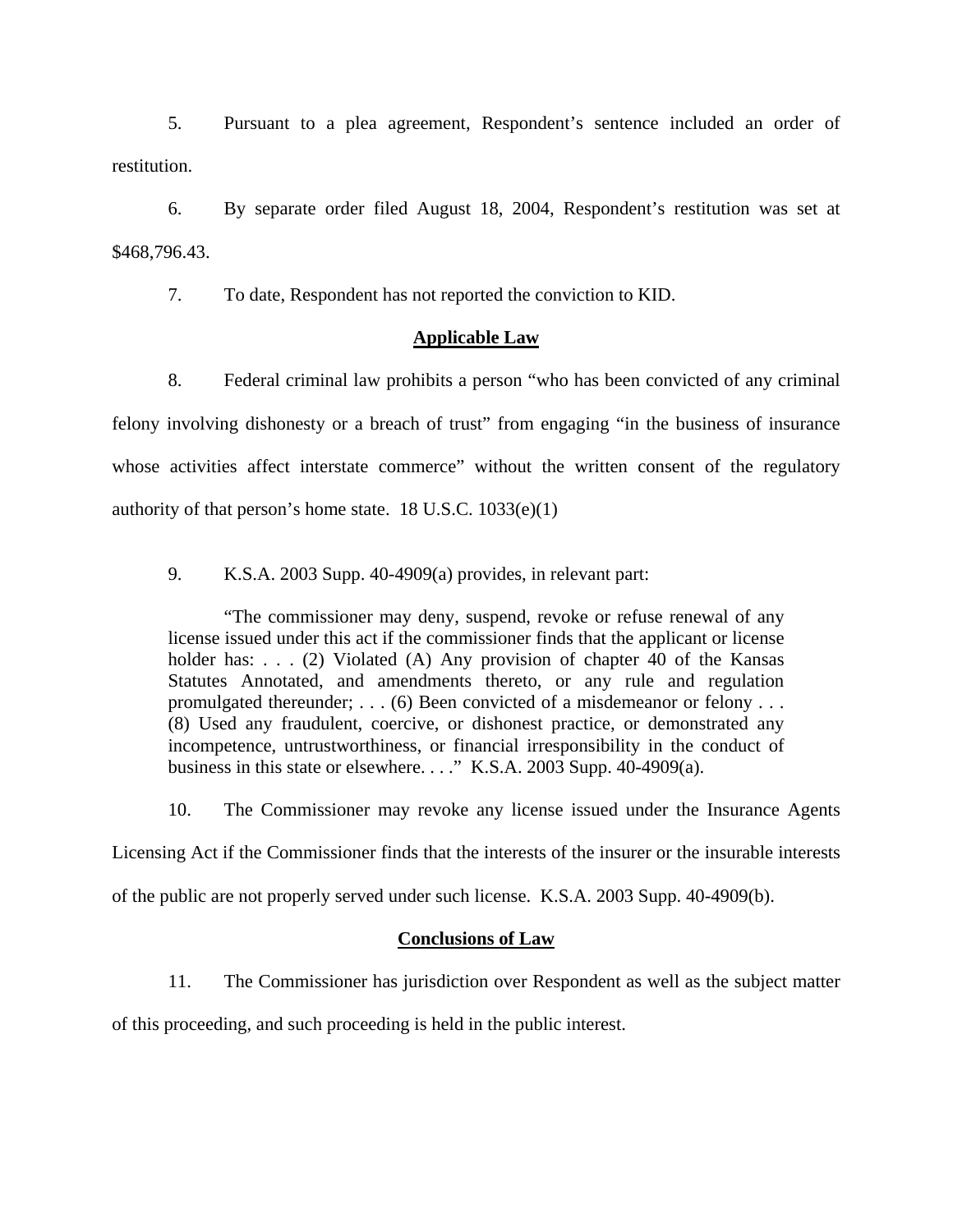12. The Commissioner concludes that Respondent's license may revoked pursuant to K.S.A. 2003 Supp. 40-4909(a)(6) because Respondent has been convicted of a felony.

13. Furthermore, the Commissioner finds that the felony involves dishonesty or a breach of trust, rendering Respondent presumptively a prohibited person in the business of insurance under 18 U.S.C. 1033(e).

14. The Commissioner finds, based on the facts contained in paragraphs 4 through 6 above that Respondent has used a fraudulent, coercive, or dishonest practice and demonstrated untrustworthiness in the conduct of business, and therefore, her license may be revoked K.S.A. 2003 Supp. 40-4909(a)(8).

15. The Commissioner further finds that Respondent's license may be revoked pursuant to K.S.A. 2003 Supp. 40-4909(a)(2)(A) because Respondent has violated K.A.R. §40-7- 9 by failing or refusing to report the conviction to KID.

16. The Commissioner concludes that sufficient grounds exist for the revocation of Respondent's insurance agent's license pursuant to K.S.A. 2003 Supp. 40-4909(a).

17. The Commissioner also concludes that Respondent's license may be revoked or suspended pursuant to K.S.A. 2003 Supp. 40-4909(b) for the protection of the interests of the insurer and the insurable interests of the public.

18. Based on the facts and circumstances set forth herein, it appears that the use of summary proceedings in this matter is appropriate, in accordance with the provisions set forth in K.S.A. 77-537(a), in that the use of summary proceedings does not violate any provision of the law and the protection of the public interest does not require the KID to give notice and opportunity to participate to persons other than Greta Ann Commerford.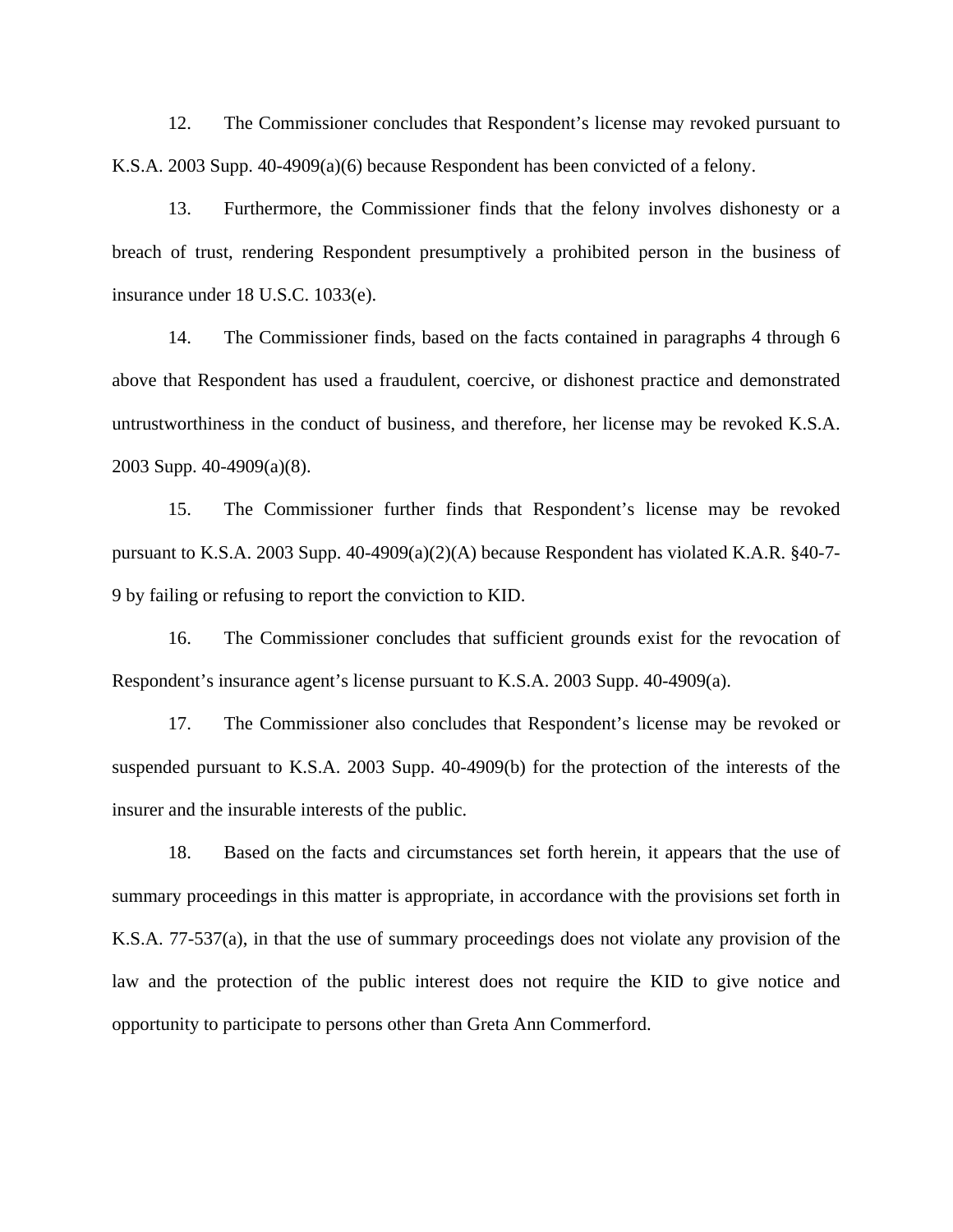# **IT IS THEREFORE ORDERED BY THE COMMISSIONER OF INSURANCE**

**THAT the Kansas resident insurance agent's license of Greta Ann Commerford is hereby REVOKED**. It is further ordered that **Greta Ann Commerford** shall **CEASE AND DESIST** from the sale, solicitation, or negotiation of insurance and/or receiving compensation deriving from the sale, solicitation, or negotiation of insurance conducted after the effective date of this order.

# **IT IS SO ORDERED THIS \_31st\_ DAY OF JANUARY 2005, IN THE CITY OF TOPEKA, COUNTY OF SHAWNEE, STATE OF KANSAS.**



| $\angle$ s/ Sandy Praeger        |  |
|----------------------------------|--|
| <b>Sandy Praeger</b>             |  |
| <b>Commissioner of Insurance</b> |  |
| BY:                              |  |

 $\angle$ s/ John W. Campbell $\Box$ John W. Campbell General Counsel

**IMPORTANT NOTICE: Respondent herein may have a right to judicial review of this order as provided in the Kansas Act for Judicial Review and Civil Enforcement of Agency Actions, K.S.A. 77-601** *et seq***. The agency officer designated pursuant to K.S.A. 77- 613(e) to receive service of a petition for judicial review on behalf of the KID is John W. Campbell, General Counsel, Kansas Insurance Department, 420 S.W. 9<sup>th</sup> St., Topeka, KS 66612-1678.**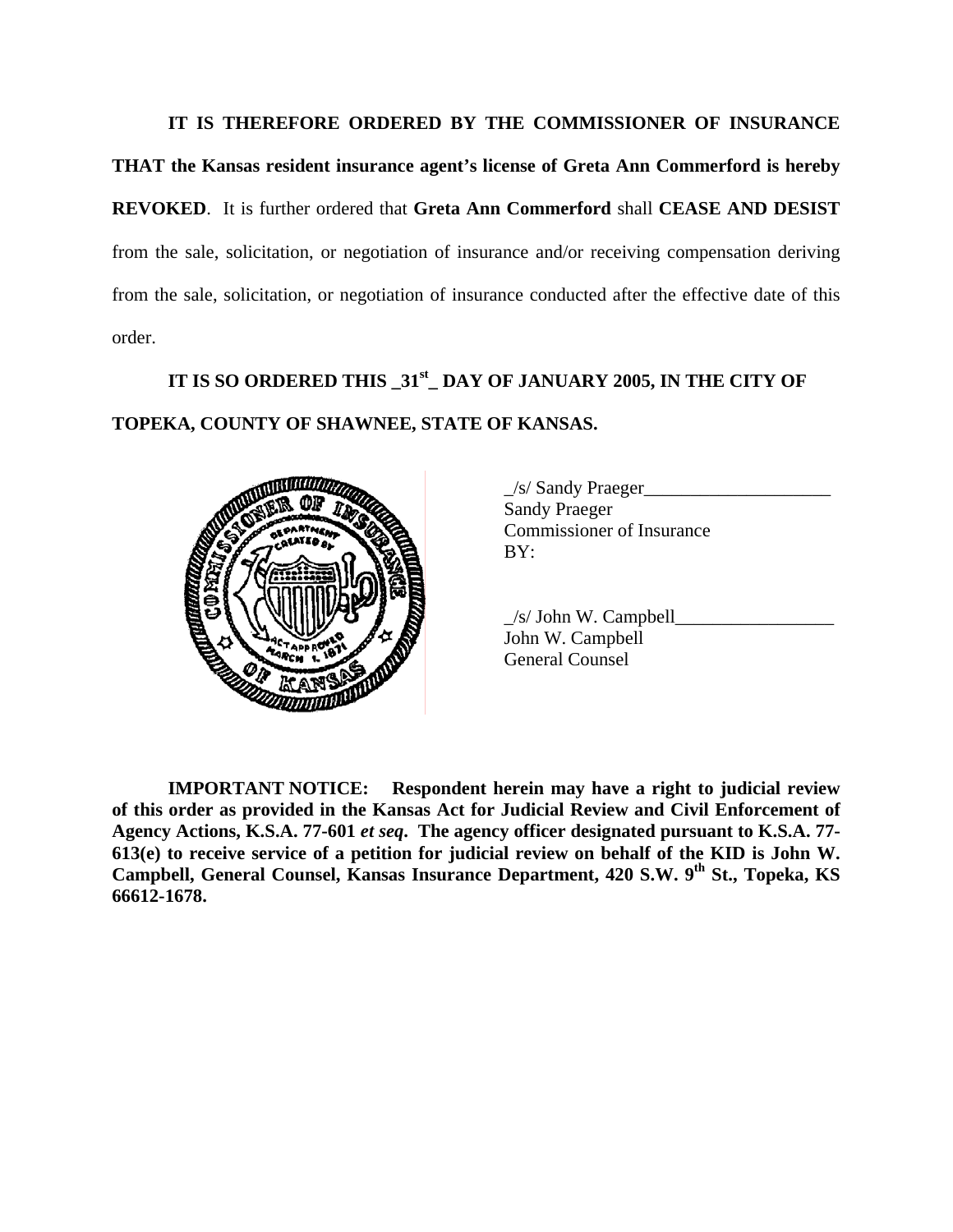# **Certificate of Service**

 The undersigned hereby certifies that she served a true and correct copy of the above and foregoing **Notice** and **Summary Order** on this \_31st\_ day of January 2005, by causing the same to be deposited in the United States Mail, first class postage prepaid, addressed to the following:

Greta Ann Commerford 3436 Treesmill Drive Manhattan, KS 66503

Greta Ann Commerford 2500 Farm Bureau Road, #47 Manhattan, KS 66502

> \_/s/ Brenda J. Clary\_\_\_\_\_\_\_\_\_\_\_\_\_\_\_\_\_\_\_ Brenda J. Clary